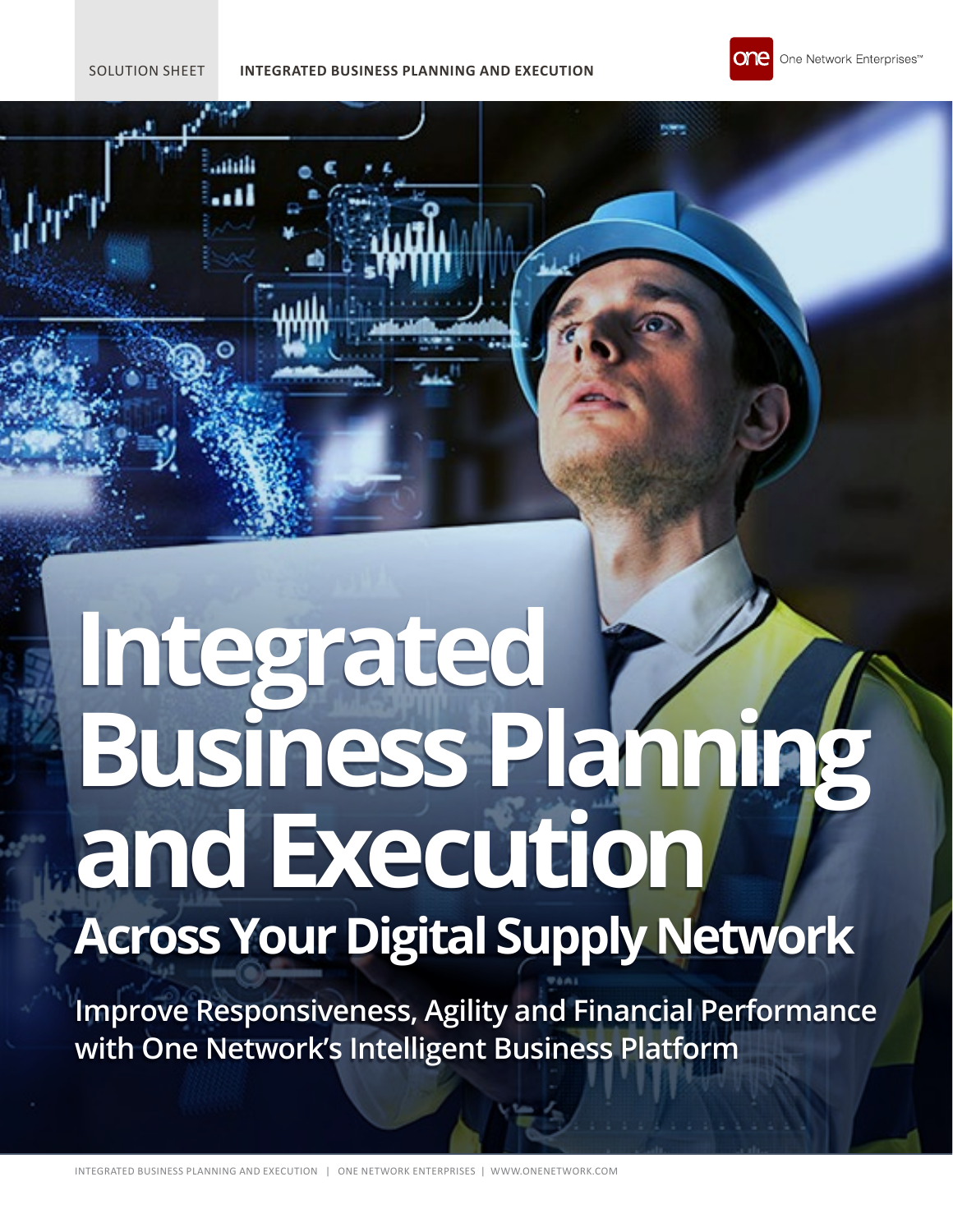# **GLOBAL SUPPLY CHAINS IN A RAPIDLY EVOLVING AND VOLATILE WORLD**

Across virtually every industry today, organizations are challenged with managing their complex global supply chains efficiently, unlocking value, and improving business performance in an increasingly competitive, volatile world. Enterprises need to operate in a way that unifies and optimizes planning and execution in real time, all the way from sales and operations planning (S&OP) to sales and operations execution (S&OE) in the last mile.

In today's hyper competitive environment, the inability to meet target service levels because of out-of-stock, fill-rate problems, and inventory imbalance throughout the supply chain, results in:

- Revenue and even market-share loss
- Deterioration of customer satisfaction
- Production delays
- Higher labor and logistics expediting costs to prevent production line downtime

The pattern and source of revenues, costs and profits has been frequently and drastically shifting, meaning production and supply patterns are shifting too. Regulatory pressures continue to tighten, lowering margins and increasing uncertainty. Manufacturers have to meet regulatory targets while investing in new technologies and business models.

# **Key challenges are holding back these organizations when they take on digital initiatives**. Current systems cannot keep up with the 'Now' paradigm: just-in-time, eCommerce, and real-time responsiveness and collaboration. In a complex and decentralized supply chain with a large number of products and raw and intermediate materials, it's very easy for supply and demand to become misaligned. Producing the wrong product mix, carrying incorrect inventory levels, or ordering items at wrong place and at the wrong time can cause serious performance problems, both within your four walls and across a multi-echelon network of partners.

**The underlying cause for these problems is the inability to perform planning and scenario analysis across the entire supply chain**.

## KEY OPERATIONAL BENEFITS OF THE ONE NETWORK PLATFORM:

- Bring greater insight and alignment to business planning
- Synchronize planning and execution across the end-toend supply chain network
- Simultaneous improve service levels, revenues and reduce inventories
- Meet fluctuating supply needs and reduce transportation costs while improving service levels
- Remove latency from decision-making
- Automatically reallocate materials around the clock
- Predict and sense demand automatically
- Follow the trail of each transaction, from beginning to end
- Delight customers with unified order fulfillment
- Orchestrate inbound supply and avoid disruptions
- Collaborate with logistics providers in real time

## KEY FINANCIAL BENEFITS:

- Reduce inventory network-wide by 20 to 40%
- Improve service levels to over 95%
- Improve capacity throughput by 10%
- Reduce expedited freight cost by 30 to 50%
- Improve logistics utilization by 5%
- Improve resource efficiencies by 20% to 50%

Where current ERP solutions and serialized planning across domains (and therefore long planning cycles) fall short, the **One Network Solution's key differentiation is the ability to perform Integrated Business Planning (IBP) and execution with Single Version of the Truth (SVOT) for the complete network**. This method of aligning capacity, inventory, and logistics planning and execution in near real time across multiple tiers offers enormous benefits to many industries.

Several business factors are also driving the need for new types of solutions that span a continuum across supply, production, logistics, products, and partners:

- Higher frequencies of changes in the types of products
- Shorter and shorter product lifecycles
- Growing numbers of trading partners
- Increasingly decentralized supply chain

This drives a need for increased flexibility and speed in the supply chain. This coupled with constantly changing customer demand puts enormous pressure on supply chains.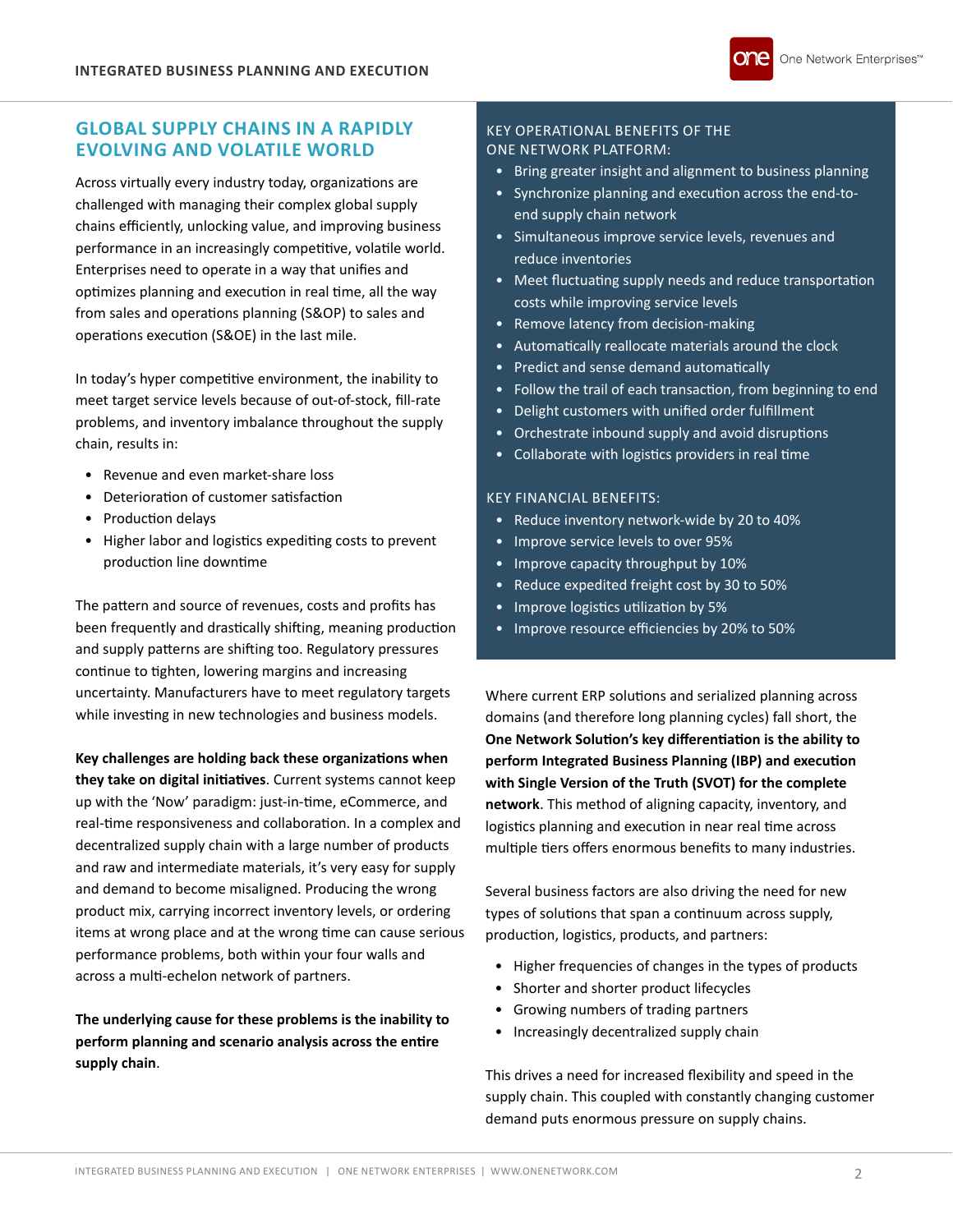The companies that win in this new economic reality will be those that align closely with suppliers to bolster local capacity and bring promising innovations to market quickly.

Fortunately, the technologies and processes that support supply chains are rapidly evolving, taking a more horizontal approach that breaks down silos, streamlines processes, and enables efficient, customer- driven collaboration across the entire supply chain network.

# **INTEGRATED BUSINESS PLANNING (IBP) AND EXECUTION FOR THE DIGITAL SUPPLY CHAIN**

One Network's Integrated Business Planning solution leverages the Real Time Value Network (RTVN) and the NEO Platform. It links your organization's multi-year strategic plan and annual operating plan, monthly S&OP plans, and all operational plans. The goals are to plan and execute for profitability and business continuity, and to account for and minimize the effects of demand and supply variability.

The solution coordinates and synchronizes end-customer demand across all internal operations and key trading partners, including contract manufacturers, suppliers, logistics providers, and retailers. It empowers planners and executives to see the impact of specific changes. As a result, organizations can plan for profitability, variability, and continuity, and more effectively plan both tactically and strategically.

Furthermore, all actual execution data is captured in real time, enabling the organization to compare plans with what has actually happened or is currently happening, and also to execute plans across departments and trading partners. The highly scalable solution plans for multiple sites and multiple items concurrently in order to balance the needs across the entire network. IBP enabled by a digital network is part of the next generation tools to simultaneously improve customer service, speed, and efficiency.

## **Key IBP capabilities include**:

- Sales & Operations Planning (S&OP)
- Order management and promising
- Demand planning and replenishment
- Multi-tier manufacturing, procurement and inventory planning and collaboration
- Logistics execution and the last mile
- Control Tower for full visibility and control

There are several key elements needed to maximize the utility and benefits of IBP and execution:

- **• The One Network platform enables the ability to model the end-to-end value chain** (i.e. from the forward most demand such as the customer or retail outlets, to DCs all the way to n-tier suppliers) in a unified fashion. This forms the real-time, single version of the truth (SVOT) for all network participants. One Network's extensive supply chain network modules simultaneously and continuously plan and execute demand, supply, and logistics related operations.
- **• One Network's Intelligent Autonomous AI agents, called NEO**, are continuously monitoring the network for any changes. Once changes are detected, the intelligent NEO agents autonomously propagate applicable changes both upstream and downstream to balance the Demand-Supply equation.
- **• Multi-Enterprise Master Data Management (MDM)** enables partners in the supply chain network to reconcile master data efficiently and accurately in order to manage information about customers, products, raw and intermediate materials, suppliers, locations, and other entities. Network-wide partners need to connect once only to the shared, network solution.

# **SALES AND OPERATIONS PLANNING (S&OP)**

S&OP creates and executes plans, and includes key trading partners' plans. The solution links underlying systems to provide a complete business view that speeds up data gathering and planning processes, and analyzes the network-wide impact of decisions like promotions and new product introductions. Real-time data, taken directly from planning and execution systems, shortens business planning cycles and brings insight and alignment to the process. Using the network to conduct simulations and impact analyses makes it simple to compute directional profit and loss statements. The business can model and store multiple scenarios at each business level, encompassing the demand plan, finished goods plan, production plan, raw materials plan, and logistics.

**Plans for Profitability**. Planning for profitability enables the team to set targets for top-line and bottom-line goals and establish plans at the organization level (e.g. brand or site) while automatically aggregating the plans up to the corporate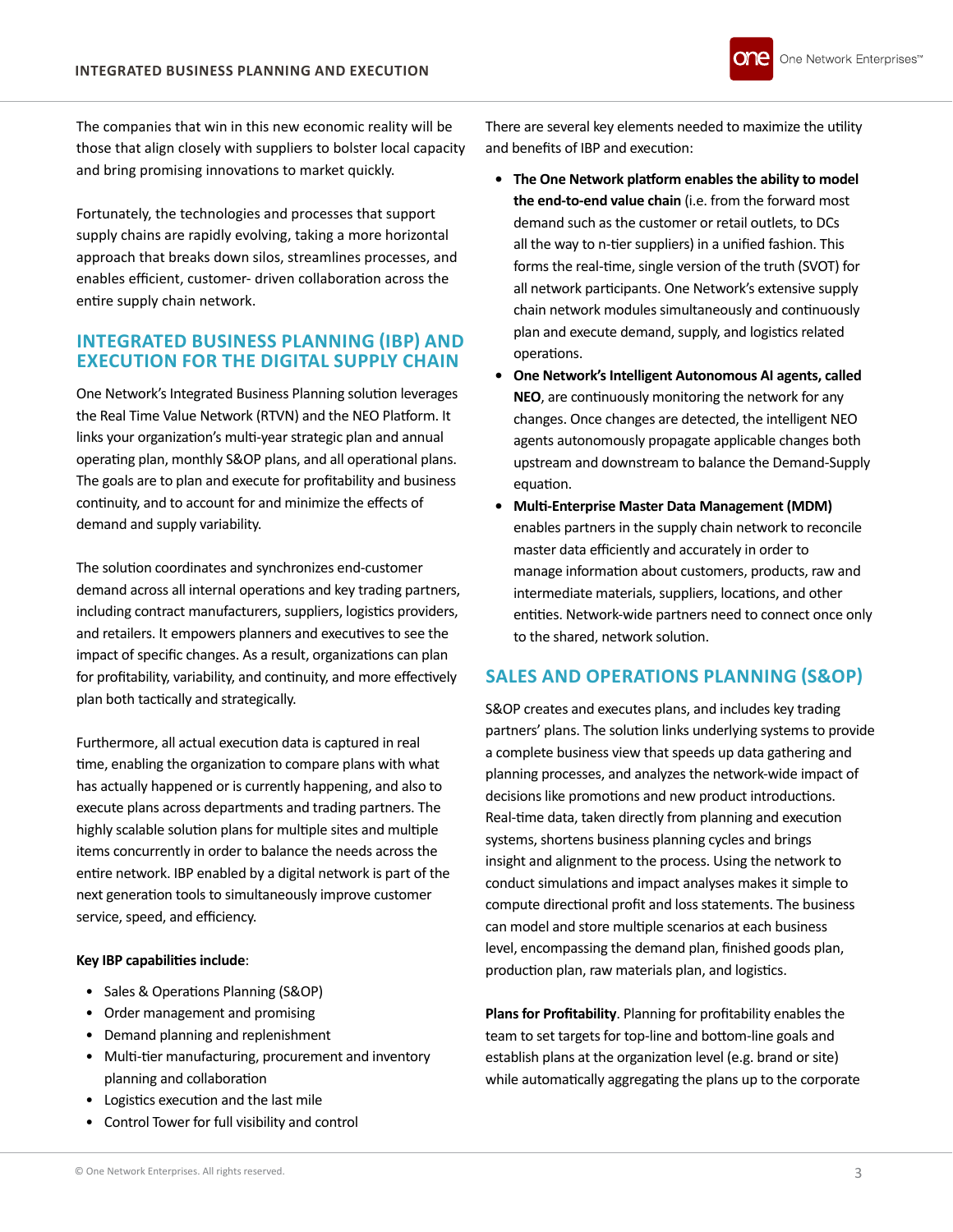





level. Furthermore, it computes the cost-of-goods-sold and any associated operational costs and matches them against their corporate goals. To achieve this financial view, other more traditional solutions require inflexible custom configurations or reports that may take weeks to compile.

**Plans Out Variability**. Variability - whether of demand or supply - remains a chief source of risk for today's manufacturers and retailers. Plans out variability dramatically reduces demand variability by automatically computing demand for all products down to the channel/SKU level. The service also includes robust planning tools for the primary sources of demand variability, such as new product introductions and promotions. Furthermore, after computing demand, the service reduces supply variability by creating all necessary supply and operational plans for your organization and trading partners (e.g. raw material, production, inventory, distribution, material, commodity plans, and product mix).

**Plans for Business Continuity**. Planning for Business Continuity helps maximize business continuity by ensuring that the plans take into account the right suppliers and logistics providers. This is made possible by the fact that the service is designed to enable users to easily create, save, and compare multiple "whatif" scenarios at any level in the hierarchy without affecting the operations. Once a scenario plan is finalized it can be frozen,

passing along all relevant plan information—for example promotions, new product introductions, and price changes—to planning and execution systems.

**Projects Actuals**. Finally, while the other enterprise systems are carrying out their transactions, the S&OP solution measures its S&OP plans against what is actually happening, and projects based on actual demand and supply what the future daily, weekly, monthly (or any time horizon) actuals will be. This process can take place as often as every day.

## **ORDER MANAGEMENT AND PROMISING**

**The One Network Distributed Order Management (DOM) solution intelligently brokers orders across various systems and processes utilized by the multiple parties involved in replenishing an order**. Leveraging the best way to achieve this, the solution provides a single, global view of all inventory available in order to intelligently source the line item components of that order. In doing so, it ensures that the business can meet both current and future customer demand while optimizing inventory, logistics, and asset utilization.

To deliver on the ability to intelligently broker and source orders across a complex network, the DOM solution looks beyond just the demand side solutions and leverages an advanced dynamic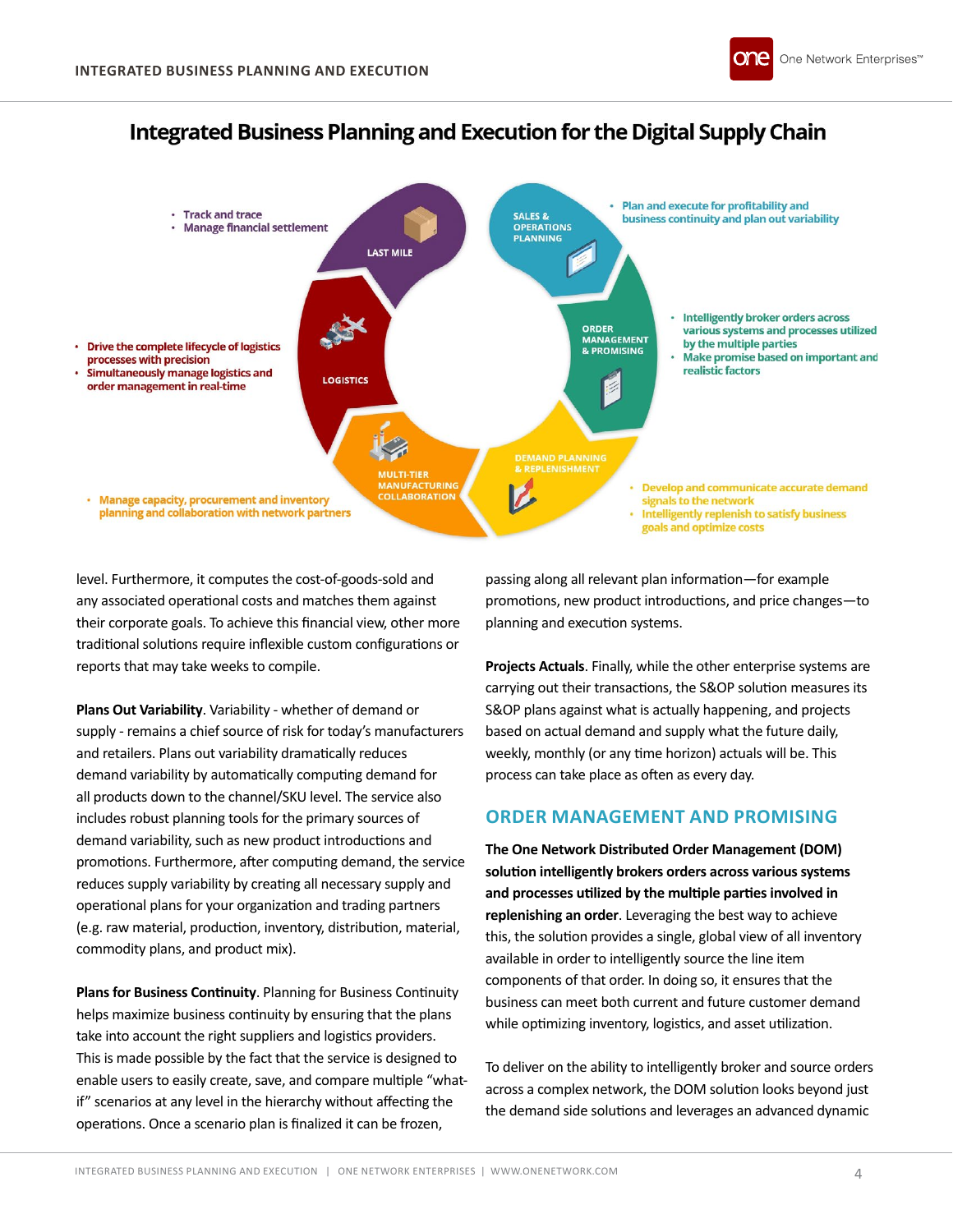

sourcing (DS) capability. This matches a growing number of market forces that make it imperative for global companies to consider leveraging a dynamic sourcing footprint. Their sourcing decisions must encompass an increasing number of variables such as lead times, logistics costs, currency swings, and regulations.

Key capabilities, which enable responsiveness to shifting customer demand, include:

- Order promising
- Customer delivery promise
- Intelligent order forecast sourcing
- Global inventory visibility
- Real time order execution
- Demand sensing

## **AI Augmented Order Management and Execution**

In addition to leveraging the Network Effect for DOM and dynamic sourcing, intelligent NEO agents infuse the network with intelligence. Intelligent agents continuously monitor the supply- chain wide network and can take quick proactive predefined action when disruptive events occur anywhere in the network. This near-instantaneous action based on early problem detection is the most effective way to dampen supply chain problems such as the "bullwhip" effect, and resolve problems while they are relatively minor and easier, faster and cheaper to fix.

NEO enables dramatic improvements in supply chain performance. Major sources of cost are reduced, costs such as expediting, unplanned overtime, production line setups and teardowns.

**The intelligent NEO agents identify patterns, trends, and anomalies, and extract insights to inform execution decisions, make recommendations and autonomously execute them**. In this context, NEO agents provide the ability to automate order execution based on predefined sets of rules and performance measurement targets.

## **Multi-Channel Order Aggregation**

In addition, the DOM solution combines multi-channel order aggregation with global visibility to inventory, including delivery and service availability, enabling the "complete" order promise (available-to-promise, available-to-deliver and available-toservice). Essentially this solution offers the ability to "order from

anywhere, fulfill from anywhere, and return to anywhere." It includes optimized, rules-based order promising and scheduling, inventory and resource allocation from any internal or external source to meet both the conditions of the order and the requirements of your business.

#### **Improved Customer Service**

Outside of these core replenishment aspects, DOM also plays an important role in the overall customer experience by providing an environment to broker and manage orders from multiple sales channels to ensure that customer orders are executed to meet or exceed customer expectations. The order and shipment visibility across the supply network is a key driver related to the overall customer experience.

By providing a centralized order orchestration hub, the solution has the capability to provide a real time view of all of a customer's purchases across all of the seller's channels. This way, distributed order management becomes a key enabler of increased supply chain efficiency in addition to an improved customer experience.

The solution is designed to replace the legacy order management paradigm where systems were configured to link to a discrete number of specific plants or warehouses, limiting inventory visibility as well as the options companies have in sourcing their items. Legacy ERP infrastructures were designed to be static rather than dynamic, supporting individual sales channels with single threaded supply schema and segmenting groups of customers by channel, rather than as a network of individuals.

DOM orchestrates all aspects of inventory awareness, sourcing, and fulfillment to meet customer demand and expectations while optimizing the utilization of inventory and resources.

## **Order Promising and Allocation**

Here is how order promising and allocation works with respect to retailers or direct consumers.

**1. The intelligent NEO Order Promising agents promise sales orders**. The agents search the network in attempt to promise each order from a single site when possible. The sites that are promised from may be limited by promise zones. The NEO agents can respect site preference orders by cost along the site lane or by simple ranking within specified promise zones.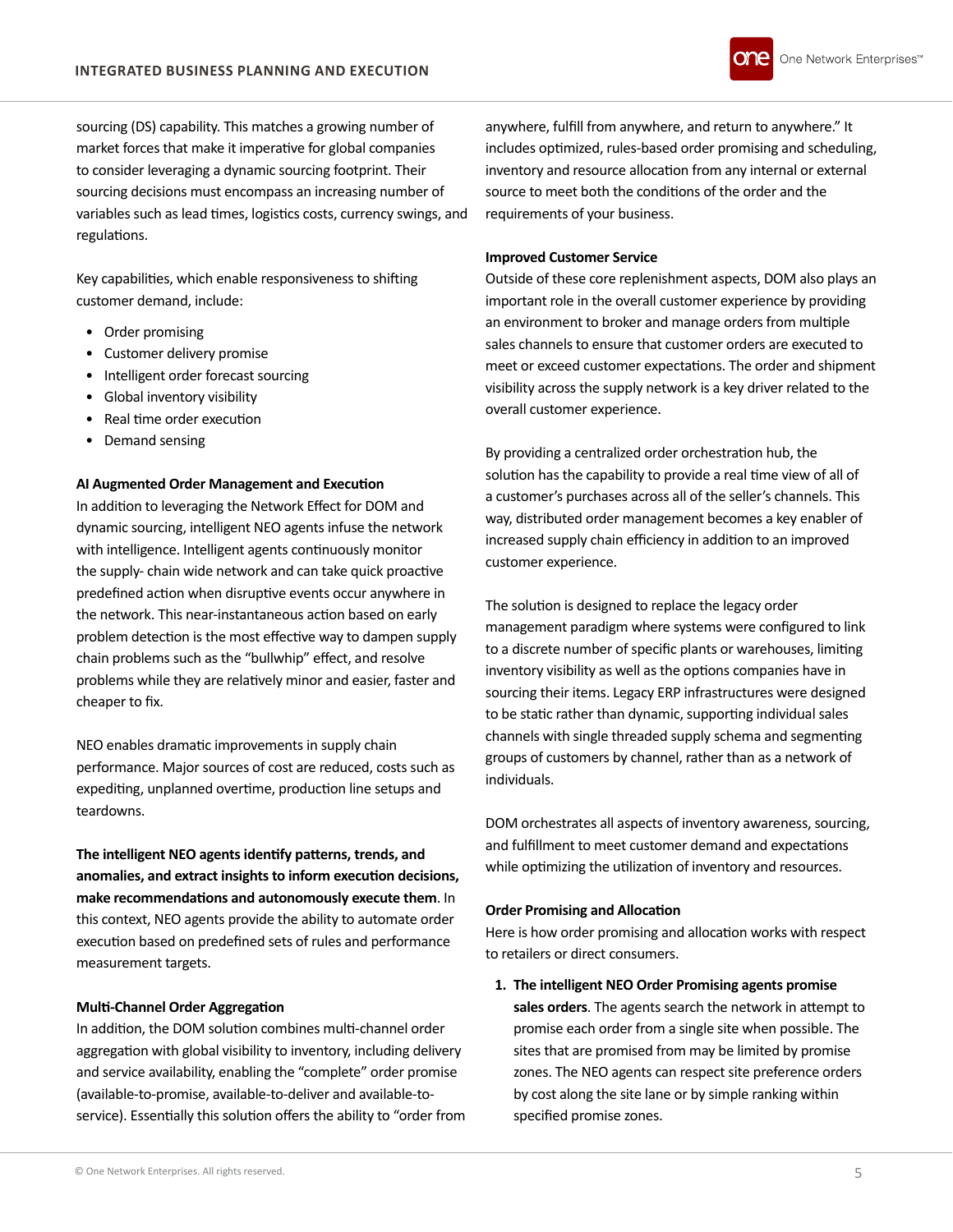**2. The intelligent NEO order allocation agents perform a demand-supply match across multiple customers and suppliers in real time**. They allocate the available supply to the appropriate customer based on priority, time period and other factors based on configurable business rules. They can operate on individual transactions and on transactions aggregated by customer channel.

The NEO agents work in conjunction with the other intelligent agents such as those for Replenishment, Order Aggregation and Order Sourcing to satisfy the planning needs for a wide array of supply chains. NEO agents support Make-to-Stock (MTS), Maketo-Order (MTO) and Configure-to-Order (CTO) allocation. MTS Allocation is the allocation of customer orders constrained by the minimum of a Quota and Supply capacity. In addition to the Quota and Supply capacity, the MTS agent will use fair share, freight schedule and other factors.

The Supply Allocation process are performed in two stages:

- **1. Channel Allocation** is outside the order firm period and aggregated for time periods. The agents respect channellevel priority for fair-share allocation of supply. Optionally Channel Allocation Quota can be shared with the Customer.
- **2. Order Allocation** is inside the firm period and constrained by the "quota" set by the Channel Allocation. Then the solution continuously orchestrates fulfillment execution for the organization and its trading partners to optimize for demand/supply priority, inventory positions of the demand sites, available and capable to promise supply, logistics capacity, and air and freight schedules.

## **DEMAND PLANNING AND REPLENISHMENT**

Customer-oriented supply chains may have thousands of locations and even more supply chain professionals and partners, delivering many SKUs to millions of customers, across countries around the world. This exacerbates the challenges, which include:

- Keeping on-time in-full (OTIF) level high while controlling supply chain cost
- Placing inventory at the right place to avoid stock-out and lost sales (promos included)
- Performing high frequency replenishment planning and re-planning especially for out-of-stock items in hours rather than in days

The Demand Planning and Replenishment solution includes these components:

**Intelligent NEO Agents and the Autonomous Supply Chain**: With One Network's ability to model the end-to-end value chain (i.e. from stores to DCs to factories and all the way to n-tier suppliers), supply chain practitioners no longer have to fight the "bullwhip" effect. Intelligent NEO agents continuously monitor the network for any changes that can impact demand planning and replenishment. Once changes are detected, NEO agents autonomously propagate applicable changes both upstream and downstream to balance the demand-supply equation and eliminate any supply and demand signal distortions.

**Demand Sensing and Autonomous Forecasting**: One Network utilizes daily or even hourly Point of Sale (POS) data to create an item and distribution center level forecast as often as needed. The results are then "exploded" back to location level based on a smart pattern recognition agent that apportions forecast values based on the sales profile registered in the POS data for that location. Autonomous Forecasting determines where inventory should be moved and generates orders for replenishment. **In doing so, the solution can remove days from replenishment cycle time**.

NEO agents continuously monitor the demand signal (POS) for any anomalies, and they make autonomous demand and supply adjustments on an hourly or daily basis to ensure customer service levels are met.

**Attach Rate Forecasting**: What about forecasting for accessories and other related products? One Network enables the set-up of attach rates and their sales trends for secondary items. Then the Attach Ratio Engine calculates the attach rate between the primary and secondary items using historical sales data analysis so that their forecast can be generated simultaneously.

**Perpetual Inventory and Continuous Planning to Minimize Stock-outs**: If there's nothing on the shelf or if items are unavailable, consumers cannot buy. Unlike most traditional planning systems, which rely on external data sources to update stock counts, the solution can automatically keep count of stock on-hand for all current products. This is vital for accurately computing replenishment needs at different locations. Companies configure the presets once and the system monitors inventory levels (count increments and decrements) across

millions of product-location combinations.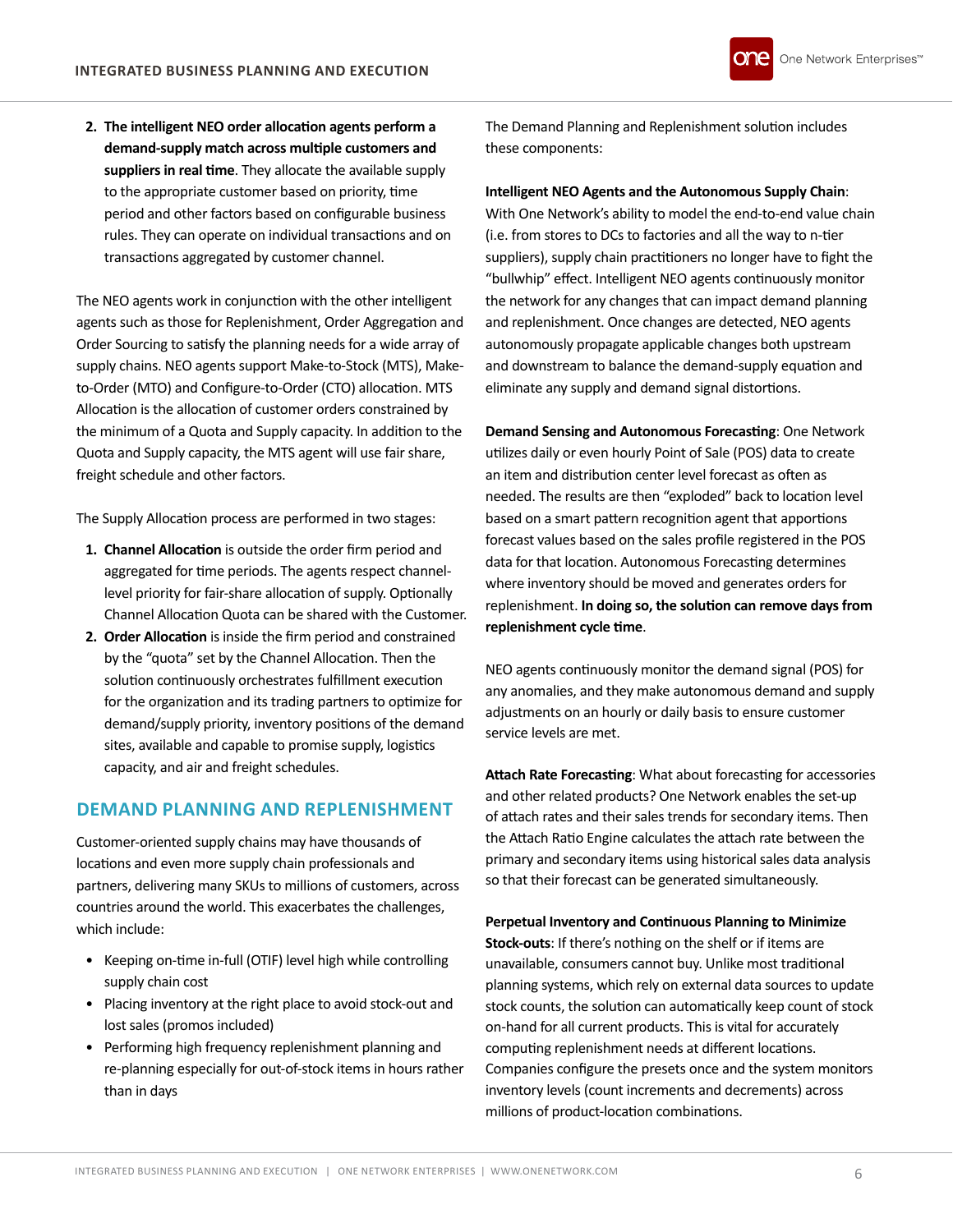



Demand fluctuations automatically trigger orchestrated replenishment planning up the supply chain. The system will constantly adjust for all items/sites combinations, and it proactively intervenes when there is a projected stock out.

**Multi-Echelon Inventory Optimization (MEIO)**: Manufacturing, Consumer Goods, Retail companies have complex and completely decentralized supply chains to support their operations. Carrying incorrect inventory levels across this multiechelon network often causes problems such as:

- 1. Inventory Shortage: Unable to meet target service levels at retail locations (out-of-stock, fill-rate problems)
- 2. Inventory Surplus: Larger than desired days of supply (DOS) resulting in increased cost of sales
- 3. Increased Waste due to shorter product life, leading to unnecessary costs in buying, storing and disposing of goods

**MEIO maintains the desired customer service level at the service locations while optimizing the service levels and inventory across the whole network**. The solution optimizes the inventory costs, subject to designed effective fill rates (desired service levels), enterprise-wide constraints (budgets), site constraints (capacity), and item constraints (critical items).

**Backward Propagation of Demand to Upstream Tiers**: Can the system effectively propagate demand from store all the way back to the n-level vendor tier in near real-time? Yes. The system precisely computes net requirements based on stock

on-hand and on-order to generate accurate order forecasts (i.e. supply inbound requirements). One Network offers distributors and vendors the ability to view and operate with accurate longterm forecasts so they can plan production and distribution accordingly.

# **MULTI-TIER CAPACITY, PROCUREMENT AND INVENTORY PLANNING AND COLLABORATION**

Customer demand is continuously translated across each tier and site in the network. Demand propagation across the supply network considers the current demand forecast, inventory, production schedules, in transit supply, supply commitments, Bills of Materials (BOM), carrier pickup and delivery schedules, and the transportation network between sites. This provides each site (across n-tiers) with accurate real-time demand visibility, as permitted by the network relationships each party has agreed to, at each site, upstream and downstream to the end customer. Key capabilities include:

- Constrained Multi Echelon Supply and Production Planning with execution and collaboration across N-tiers
- Integrated distribution and transport planning with industry-leading execution capabilities

Continuous multi-tier tactical planning and intelligent NEO agents automatically create and adjust procurement and production orders, transportation orders, shipping and loading instructions, and pickup and delivery carrier appointments.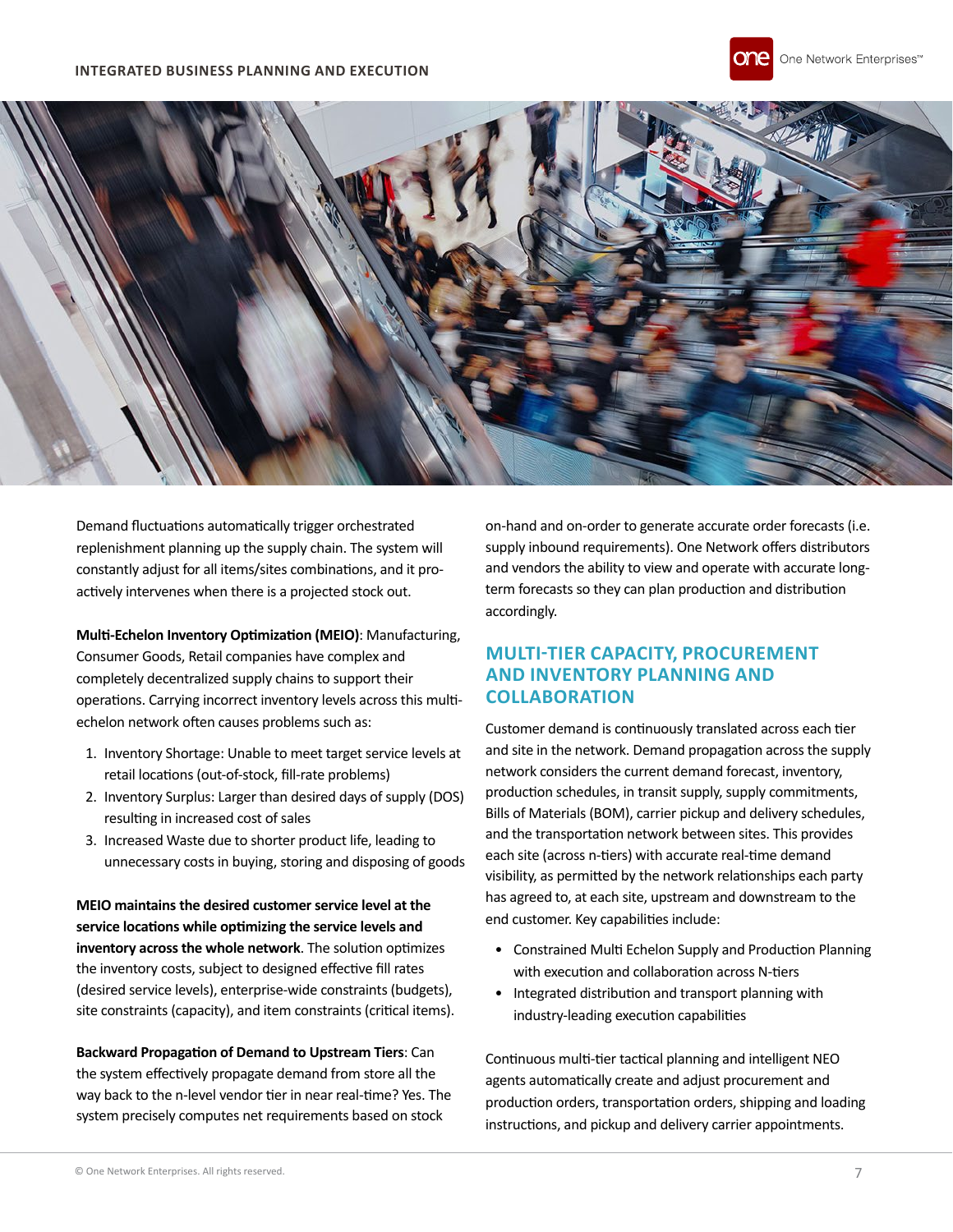#### **INTEGRATED BUSINESS PLANNING AND EXECUTION**





Planning NEO agents continuously monitor execution streams in real time to adjust plans and respond to changing conditions including predicted weather impacts on site capacity and transport lanes, missed shipments, delayed production, cancelled orders, and unexpected demand fluctuations. Here are some examples of the types of decisions agents can make or recommend for approval before execution:

- When, how much, and where to procure or make product
- Predictive detection and proactive mitigation of stock outs, late supply, supply delays, plan-to-actual deviations, cost overruns, and revenue shortfall
- Cancel, change and create transport, replenishment, procurement, production orders directly with partners on the network, to execute agent decisions immediately
- Decide how (transport lane, mode) and when to move product from site to site
- Schedule movement of products from site to site directly with carriers
- Pickup and delivery-aware last-minute allocation of supply to site or store orders in cases of supply shortage
- Automated creation or cancellation of transport orders to carriers to align transport with order commitments and inventory positioning
- Proactive detection of environmental impact on supply, demand and transport
- Proactive response to environmental impacts via reshaping supply movement, allocation, stocking and distribution.
- Automated order expediting, aggregation, consolidation
- In-field product performance monitoring with device service scheduling, part procurement, delivery, and service coordination.

## **LOGISTICS EXECUTION AND THE LAST MILE**

One Network's Logistics Solution Suite empowers logistics partners to better serve their customers. It has industryproven success across manufacturing, retail, CPG, food service, automotive, healthcare, pharmaceutical, high tech, aerospace, logistics, and government sectors. Shippers and 3PL's use the One Network Logistics Solution Suite on the Real Time Value Network™ (RTVN™), to rapidly achieve accurate real-time information, optimization and collaboration across a diverse set of trading partners and their systems.

One Network optimizes, automates and tracks execution of the entire inbound and outbound logistics lifecycle, from order to delivery, for a global, multi-modal, multi-leg network of 17,000 transportation providers. To enhance the customerdriven business network, One Network brings unprecedented resiliency, efficiencies, and shared business benefits for the entire Logistics network of shippers, 3PL's, carriers, and service providers.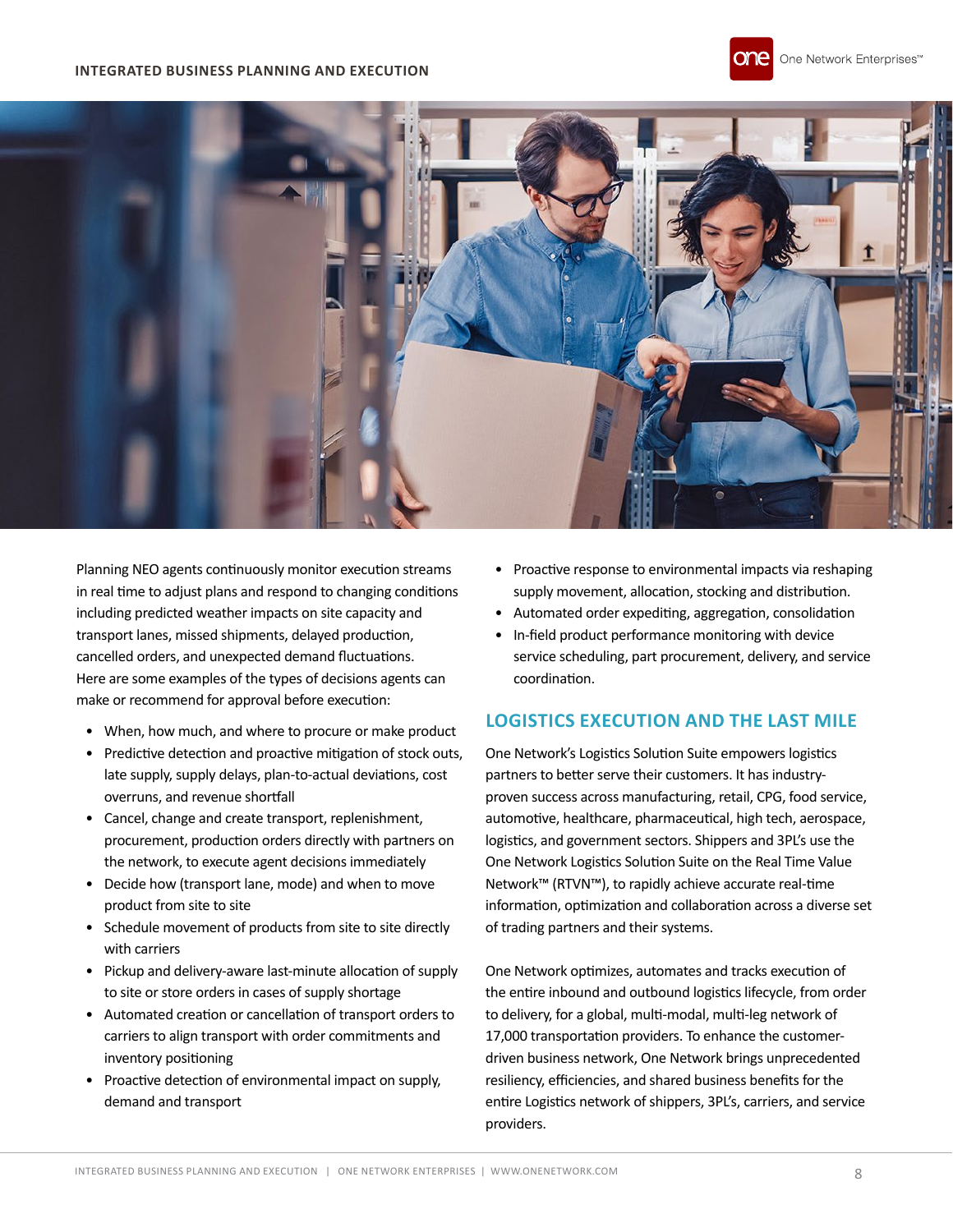

One Network's Logistics Solution Suite gives customers the ability to manage the complete lifecycle of transportation processes with precision, all on a single, cloud-based platform, including:

- Logistics planning, execution and management
- Procurement and contracting
- Appointment scheduling
- Yard management
- Global trade management
- Financial and claims settlement
- Carrier Services

Logistics Planning reduces freight cost, distance, and number of trucks by multi-stop consolidation and mode selection. In automated mode, it supports:

- Multi stop cross lane consolidation along with aggregation
- Single pick multi drop, multi pick single drop, pooling algorithms
- Equipment capacity and compatibility constraints
- Incompatibility rules by commodity codes
- Location to equipment constraints by routing guide
- Rich set of planning policies at organization and site level
- Advanced optimization backhaul, private fleet, continuous moves

In manual mode, it supports:

- Intuitive Planner Workbench to perform manual consolidations
- Multi-truck planning with what-if scratchpads
- Manual updates triggering rating/capacity resizing keeping planning and execution in synch
- Alerts and exceptions capturing all the edits
- Outbound integration of changed loads/shipments

**Logistics Execution and Management** takes the plans generated by Planning and executes the required multi-tier and multi-party transactions in:

- Carrier rating and tendering
- Supplier allowances
- Routing guide
- Lane bidding/award
- Carrier/partner portal
- Taxes, accessorial rates
- Demurrage and detention costs
- Private Fleet Management

For 3PL/4PL, transactions include:

- Client quoting
- Cost plus/client contracts
- Dual rating
- Client, 3PL, and carrier collaboration

The system continuously plans and automatically executes required transactions, saving human intelligence for the exceptions.

**Procurement and Contracting** possesses rich representation of freight contracts, covering all complex rating scenarios and client contracts covering dual rating for Buy/Sell business models. It supports:

- Sequential and broadcast based tendering options
- Spot and contracted rating options
- RFQ process for contract bidding and authoring, integrated with freight contract management
- Rich set of invoicing policies to cover invoice generation, auditing and collaboration
- Multiple currencies and currency conversions
- Tender collaboration, quote collaboration and invoice collaborations supported by collaborative platform and portals for carriers and clients

Contracting enables:

- Global contract representing tariffs for all carriers, with specific carrier contract overriding
- Multiple contracts for a given carrier, but only one active at any given time
- Geo lane, equipment, service level, rating type-based tariff structure
- Extensive list of cost methods configurable by lane, along with step-based rating, incremental step rating and deficit rating
- Rate derivation policies to influence the granularity of rating
- Cost allocation policies to do freight cost allocation to shipments and shipment lines

**Appointment Scheduling** provides hourly visibility for inbound and outbound operations. It eliminates capacity issues for short lead time priority orders and enables immediate engagement of Carriers already on the network. It continuously monitors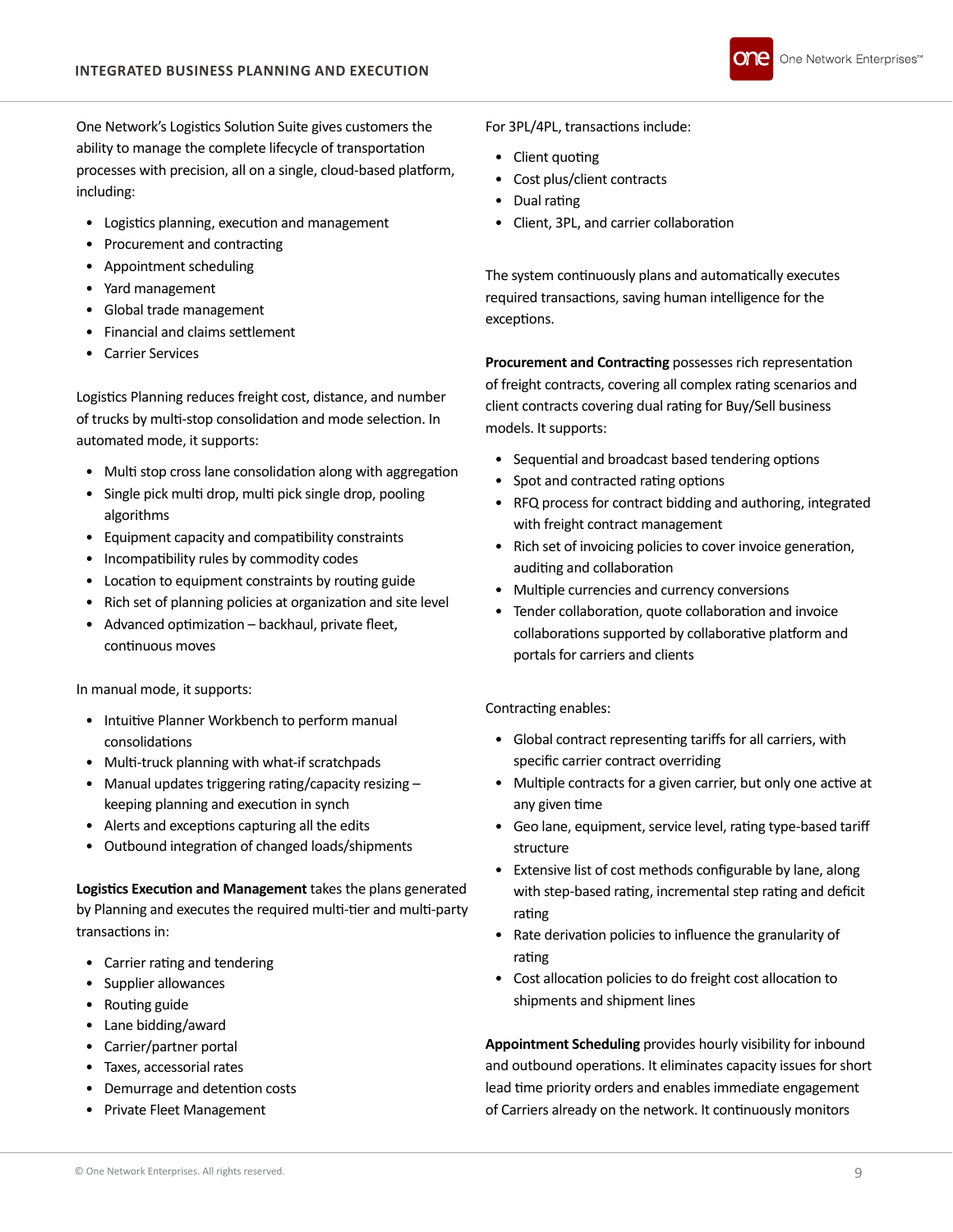



the network, suggests calculated responses, and if appropriate, advises users of any deviation from the plan. Additionally, it provides:

- Automated scheduling for live/drop appointments
- Capacity management covering door slots and labor and resource requirements based on forecast
- Extensive policies at site, dock door group and dock doors to simulate all business constraints

**Yard Management** provides complete visibility to gate-in/gateout, load/unload timings of both inbound/outbound operations. It also enables:

- Inventory visibility with in the Trailers along with their tracking events, contents, and priorities
- Generation of operational transactions tracking the yard/ dock shunting operations
- Support Geo Fencing, deriving arrival and departure events based on GPS updates
- Ability to view a shunting report which shows all shunting operations that the shunter is assigned to perform

**Global Trade Management** offers full global visibility across all trading partners. It includes container prioritization, freight forwarding, and integrated customs documentation capture and retention. It also couples Integrated Business Planning with optimized execution orders and automatically executes the required transactions.

**Financial and Claims Settlement** supports for Accounts Payable and Accounts Received invoices covering Freight Invoices and Client Invoices. It also enables:

- Transactional invoices as well as periodic batch invoicing
- Multi-currency, multi-line invoices, credit and supplemental invoices
- Automated invoice auditing based on invoicing policies configured along with thresholds of discrepancy
- Collaborative platform in resolving the holds and Invoice Approvals and Payment updates
- General ledger codes based on geographical regions and associating transactions to these codes
- Support for EDI 210 and CSV based invoice uploads

**Carrier Services** enable the carrier roles with mobile apps and provide carrier score cards. Mobile apps are available on iOS and Android and provide: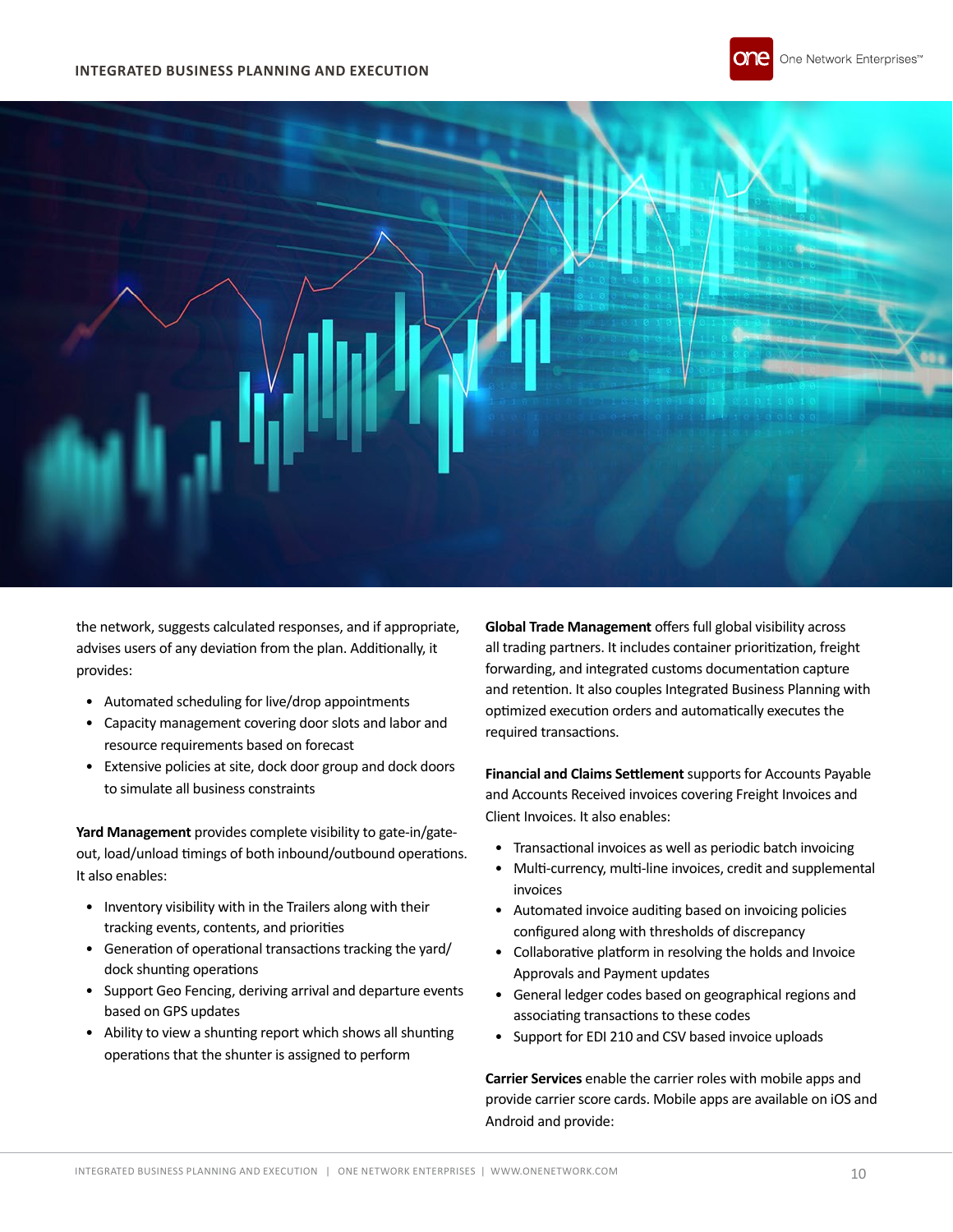

- GPS Tracking
- Tender Collaboration
- Appointment Scheduling
- Track and Trace
- Alerts and Monitoring
- IoT data feeds

Carrier Score Cards enable:

- Real-time monitoring dashboard
- Self-subscription model
- Cost and performance-based metrics
- Aggregate and shipper specific analytics

# **CONTROL TOWER FOR FULL VISIBILITY AND CONTROL**

One Network's Control Tower provides end-to-end visibility and control across the network, plan to actual tracking, alerting and KPI visualization for all network participants (suppliers, carriers, channel partners, and end customers). It monitors, manages, and controls decisions and execution across functions and across companies to optimize the entire network.

The Control Tower solution offers considerable benefits and capabilities, from end-to-end visibility to advanced automation, including:

- **• End-to-end Visibility** across supply chain partners, including suppliers, contract manufacturers, transportation carriers, third-party logistics
- **• Collaborative Information Sharing** to collaborate in realtime
- **• Early Warning Alerts and Exception Management** to resolve supply chain disruptions before they impact your business
- **• Predictive and Prescriptive Decision-Support** for predictive and prescriptive analytics
- **• Autonomous Decision-Making and Control** is available to take the robot out of the human and boost productivity

The Control Tower uses Intelligent NEO agents extensively, serves as a system of engagement across trading partners, and orchestrates companies and functions to work together in real-time to serve the end consumer. Any combination of local and global Control Towers can be configured on the network providing each party with the right level of visibility, control and exceptions management across any combination of sites, regions, and countries. The Control Tower supports all parties and processes, including:

- **• Production** of internal manufacturing sites and contract manufacturing sites
- **• Material Supply** from tier-1 to tier-n
- **• Transportation** from first mile to last mile
- **• Warehouse**, **DC** and **Channel** operations
- **• Store** and **Ecommerce** operations
- **• Chain of Custody** and **Track & Trace**

The solution helps global companies improve KPIs for the entire network, including:

- Increase on-time in full (OTIF) performance
- Improve in-store/channel, in-stock performance
- Improve forecast accuracy at all levels and sites (internal and external) in the network
- Reduce DC and retail store inventory levels
- Reduce excess inventory and obsolescence
- Reduce global and domestic transportation costs and improve pickup and delivery reliability
- Improve productivity in autonomous mode no manual effort required by retailer, manufacturer, or supplier

# **PROVEN SOLUTIONS AND RECOGNIZED LEADERSHIP FROM ONE NETWORK**

Industry analysts have praised One Network's innovative vision for supply chain visibility, collaboration, and automation. Gartner has recognized One Network Enterprises as a Leader in its "Magic Quadrant for Multienterprise Supply Chain Business Networks" report, as well as a Leader in the IDC Marketscape "Worldwide Multi-Enterprise Supply Chain Commerce Network Vendor Assessment." The company also ranked highest for the fourth consecutive year in Nucleus Research's "Control Tower Technology Value Matrix for 2019."

You can leverage One Network's highly scalable solutions to:

- Design and maintain desired service levels with right level of inventory investments
- Balance supply and demand across the entire supply chain network in order to respond to customer needs
- Propagate demand in real-time across the many tiers of suppliers, in internal and external supply network (including logistics service providers)
- Optimize decision-making and respond more effectively when changes and exceptions occur
- Take important steps in your digital transformation journey toward a truly digital supply chain and autonomous supply chain management